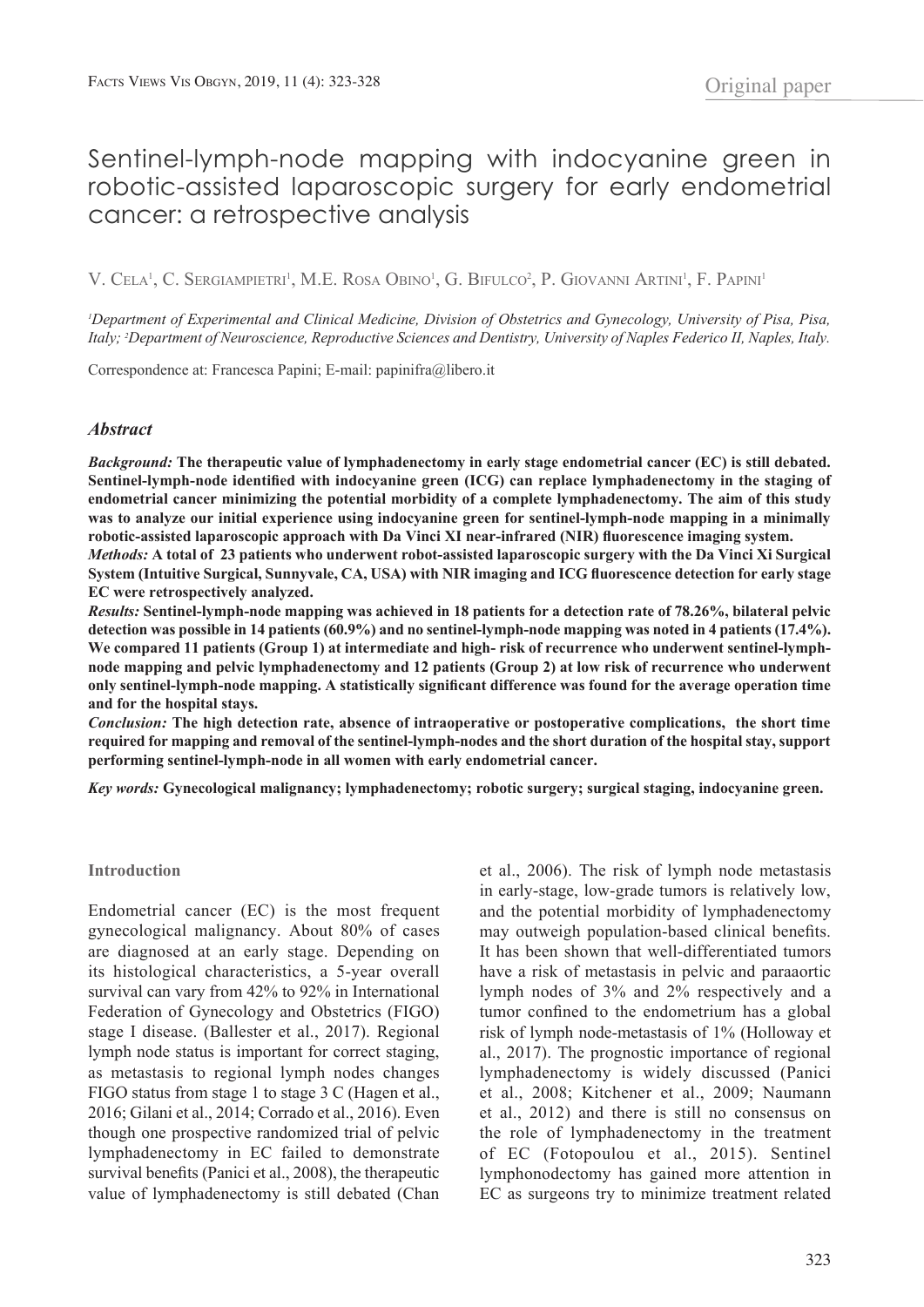morbidity while providing adequate surgical staging. The aim of this study was to analyze retrospectively our initial experience using indocyanine green(ICG) for sentinel lymph node (SLN) mapping in a minimally invasive, robotic-assisted laparoscopic approach with the DaVinci XI near-infrared (NIR)/ fluorescence imaging system in women with apparent early stage EC.

# **Materials and Methods**

Twenty-three patients with apparent early stage EC were enrolled in a retrospective observational study about SLN detection. Surgery was performed between December 2015 and December 2017. All patients gave their written informed consent. The study was approved by the institutional review board. Full ethical review was not required owing to the retrospective nature of the study. Robotassisted laparoscopic surgery was performed with the Da Vinci Xi Surgical System (Intuitive Surgical, Sunnyvale, CA, USA), with NIR imaging and ICG fluorescence detection.

All patients with histologically confirmed EC underwent preoperative imaging with computerized tomography (CT) of the thorax and abdomen/pelvis, as well as an expert transvaginal ultrasonography to assess myometrial and cervical invasion. They underwent simple robotic-assisted laparoscopic hysterectomy, bilateral salpingooophorectomy and SLN mapping, according to the traditional preoperative risk categories (based on histopathologic type and grade, and depth of myometrial tumor infiltration) and to current recommendations (Ballester et al., 2017). A full pelvic lymphnode staging following removal of the SLNs was performed in all intermediate and high-risk EC patients. In low-risk patients the procedure was restricted to SLN removal. For each patient a 25 mg vial of ICG powder (Acorn Pharmaceuticals, Lake Forest, IL, USA) was diluted into 20 ml of aqueous sterile water. Immediately before docking of the robot, the cervix was slowly injected with a total of 4 ml of ICG (1,25 mg/mL) at the 9 and 3 o'clock positions (1 ml superficially under the mucosa and 1 ml 1 cm deeply into the cervical stroma on each side with a 22-gauge spinal needle). All these procedures were performed by two collaborating surgeons. After opening of the retroperitoneal space, the NIR system was activated, identifying the lymphatic trunks leading to the marked SLNs. Then, the lymph node stations were dissected gently to minimize bleeding and rupture of lymphatic channels. The position of each SLN was recorded on a standardized form. The surgeon was able to switch the NIR on and off as needed.

All operations were performed by the same surgeon. In some cases SLN mapping in the pelvis was not achieved or only seen on one side. An expert gynecological oncology pathologist skilled in the analysis of SLNs evaluated all surgical specimen and SLNs. All lymph nodes were routinely sectioned and stained with hematoxylin and eosin (H&E). The protocol used for the SLN assessment followed the recommendations which have been previously published by Kim et al. (2013). SLNs were initially examined by routine H&E staining and subsequent ultrastaging was performed if the initial H&E assessment was negative. SLN ultrastaging was performed by cutting two adjacent 5-µm sections at each of two levels, 50-µm apart, from each paraffin block lacking metastatic carcinoma. At each level, one slide was stained with H&E and with immunohistochemistry (IHC) using the anticytokeratin AE1:AE3 for a total of five slides per block. SLNs carrying low-volume, ultrastagedetected disease included both micrometastases and isolated tumor cells (Jamison et al., 2014). Macrometastasis in lymph nodes was defined as tumor cell infiltrates >2 mm. Micrometastasis in lymph nodes was defined as a focus of metastatic tumor cells  $> 0.2$  mm and  $< 2$  mm, whereas isolated tumor cells were defined as microscopic clusters and single cells measuring  $< 0.2$  mm.

# *Statistical analysis*

Descriptive and comparative statistics were calculated using the JMP Pro 11.2 (SAS Institute Inc., Cary, NC). The categorical variables are represented as absolute values and/or percentages of the total and analysed by Fisher's exact test. The continuous variables are represented as mean values ± standard deviation and analysed by Student's T test, Mann-Whitney test and Kruskal-Wallis test. Correlation analysis was performed using the Spearman test. Statistical significance was defined as  $p < 0.05$ .

# **Results**

We retrospectively analyzed 23 patients with apparent early stage EC. For all patients robotic procedures were completed successfully without conversion to laparotomy; at the end of the procedure they all had vaginal extraction of the hysterectomy specimen. The demographic characteristics are summarized in Table I. Clinical-pathological characteristics are summarized in Table II.

Definitive histological analysis (HA) for all patients (23/23, 100%) showed Type 1 EC. Final stage assessment was: IA (16/23, 69.6%), IB (4/23, 17.4%), II (1/23, 4.3%), IIIA (1/23, 4.3%), IIIC1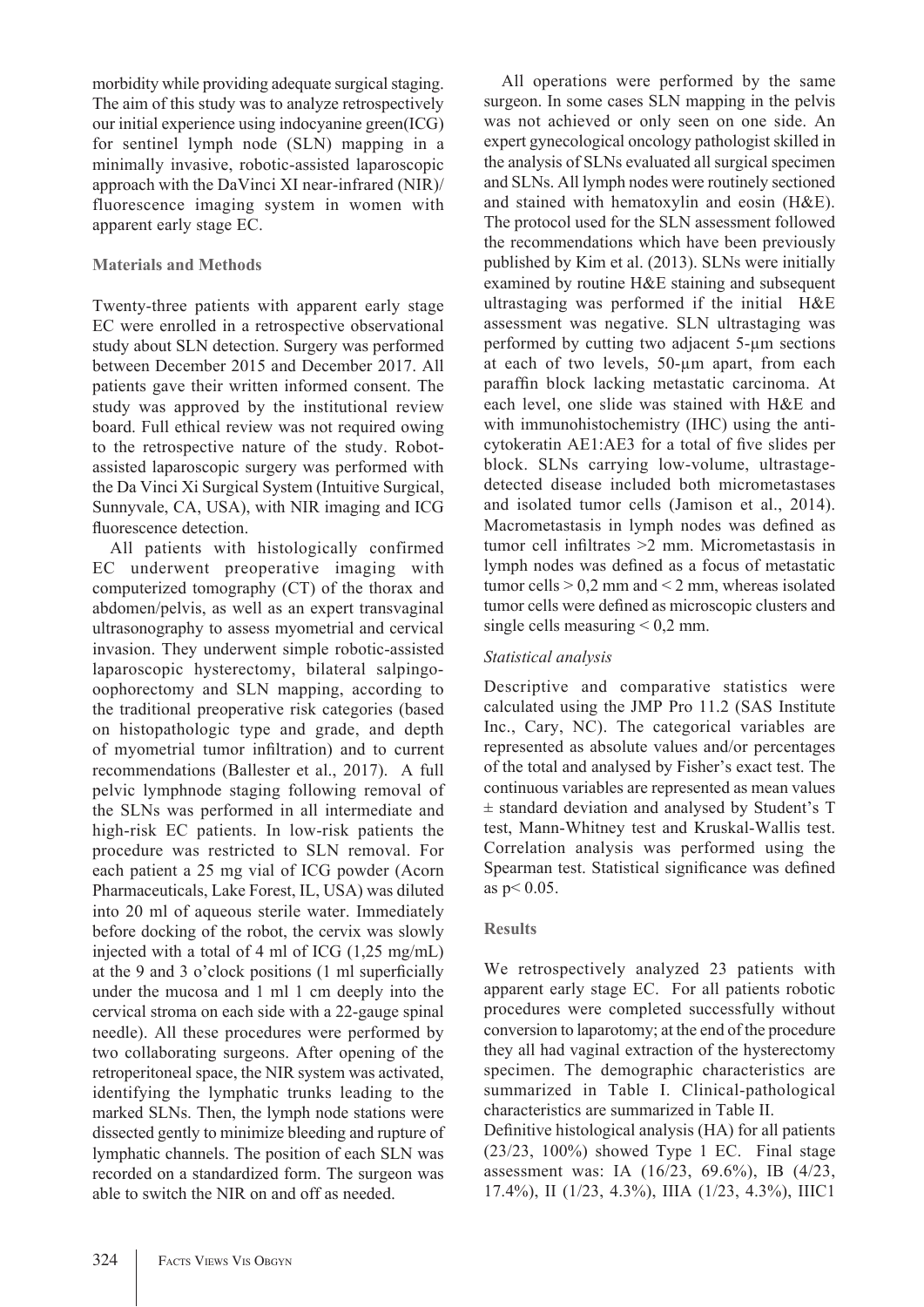| Age (average $\pm$ SD)                 | $61.3 + 8.5$  |
|----------------------------------------|---------------|
| BMI Kg/m2 (average $\pm$ SD)           | $27.9 + 4.3$  |
| Symptoms                               | 100% bleeding |
| Pap-test                               | 100% negative |
| Pre-surgery histological examination   | 100% Type 1   |
| Markers (CA125/HE4)                    | 100% negative |
| Pre-surgery radiological exam (TC/PET) | 100% negative |

SD: standard deviation

**Tabel II.** *—* Clinical-pathological characteristics.

| Histology (Definitive HA) |                   |
|---------------------------|-------------------|
| Type 1                    | 23 (100%)         |
| Type 2                    |                   |
| Stage (Definitive HA)     |                   |
| IΑ                        | $16/23(69.6\%)$   |
| ΙB                        | $4/23$ $(17.4\%)$ |
| П                         | $1/23$ $(4.3\%)$  |
| <b>IIIA</b>               | $1/23$ $(4.3\%)$  |
| ШІС1                      | $1/23$ $(4.3\%)$  |
| Grade (Definitive HA)     |                   |
| 1                         | $11/23$ (47.83%)  |
| $\overline{2}$            | 9/23(39.13%)      |
| 3                         | $3/23$ (13.04 %)  |

HA: histological analysis

 $(1/23, 4.3%)$ . The grade  $(G)$  at the definitive HA was: G1 (11/23, 47.83%), G2 (9/23, 39.13%), G3  $(3/23, 13.04\%)$ .

Surgery and post-surgery characteristics are summarized in Table III. The average operating time (OT) defined from placement of vaginal manipulator to skin closure was  $160.5 \pm 57.78$  min. The average time from intracervical ICG injection to SLN identification was  $37.83 \pm 23.82$  min in the left hemipelvis and  $30.48 \pm 24.35$  min in the right hemipelvis. Median estimated blood loss (EBL) was  $74.34 \pm 45.90$ ml with no blood transfusions administered. The average hospital stay (HS) was  $2.52 \pm 0.66$  days. No significant intra-operative, early or late post-operative complications occurred in any of the patients (23/23, 100%). Specifically, no complications occurred related to the ICG dye.

In total, SLN mapping was successfully achieved in 18 patients for a detection rate (DR) of 78,26%; bilateral pelvic detection was seen in 14 patients (60.9%). No SLN mapping was observed in 4 patients (17.4%). The frequency of unilateral SLN detection (n=5/23, 21.7%) was different for the right (1/5, 20%) and the left (4/5, 80%) pelvic side. Among the 4 patients without SLN detection 3 were obese with BMI  $>$  30. The patient with unsuccessful mapping with a BMI < 30 had had a previous conization.

**Tabel I.** *—* Demographic characteristics. **Tabel III.** *—* Surgery and post-surgery characteristics.

| $\overline{OT}$ (average $\pm$ SD) | $160.5 \pm 57.78$ min                          |  |
|------------------------------------|------------------------------------------------|--|
| Time for SLN iden-                 | $37.83 \pm 23.82$ in the left hemipelvis       |  |
| tification (average)<br>$\pm$ SD)  | $30.48 \pm 24.35$ in the right hemipel-<br>V1S |  |

OT: operation time. SD: standard deviation. SLN: Sentinellymph-node. EBL: estimated blood loss.

Patients with successful bilateral mapping had a median BMI of  $27.5 \pm 3.67$  kg/m2, patients with unilateral mapping had a median BMI of  $29 \pm 7.07$ kg/m2 and patients with unsuccessful mapping had a median BMI of  $28.25 \pm 3.5$  kg/m (p=.936).

The total number of the SLNs detected was 53. The median number of SLN identified on the left side was  $1.35 \pm 1.07$ , the median number of SLN identified on the right side was  $0.96 \pm 1.02$ .

SLNs were located primarily on the external iliac  $(37/53, 39.8\%)$ , followed by the internal iliac  $(6/53, 10.5\%)$ 11.3%) common iliac (6/53, 11.3%) and obturator vessels (3/53, 5.7%) and the presacral region (1/53, 1.9%). Among the included patients, there were 6 patients with an intermediate-risk profile (6/23, 26.1  $\%$ ), 5 patients with a high-risk profile (5/23, 21.7%) and 12 patients with low-risk profile (12/23, 52.2%). All the 23 patients preoperatively allocated to the low, intermediate and high- risk groups respectively, at the final histology they were confirm to the respective preoperative risk-group. We compared the group of 11 patients at intermediate and highrisk of recurrence who underwent SLN mapping and pelvic lymphadenectomy (Group 1) and the group of 12 patients at low risk of recurrence who underwent only SLN mapping (Group 2). In group 1, one micrometastasis was identified in 1 patient in the SLNs  $(1/11, 9%)$  and for the same patient the final histological examination detected a metastatic disease in the pelvic lymph nodes of the same hemipelvis. The other 10 patients of this group had negative SLNs and also negative nodes at the final histological examination of the complete pelvic lymph nodes. Therefore, for Group 1, we were able to calculate the Cohen's Kappa coefficient demonstrating the perfect statistical agreement between the histological results of SLNs and the final histological results of pelvic lymph nodes (Cohen's Kappa=1) and the reliability of the techniques. The median number of pelvic lymph node removed in Group 1 was  $12.9 \pm 8.5$ . The characteristics and the comparison between the two groups are described in Table IV. As expected, a significant difference was seen for the operation time (OT) (median OT Group1  $193.6 \pm 66.8$  min and median OT Group 2 130.4 min  $\pm$  23.1; p = 0.011)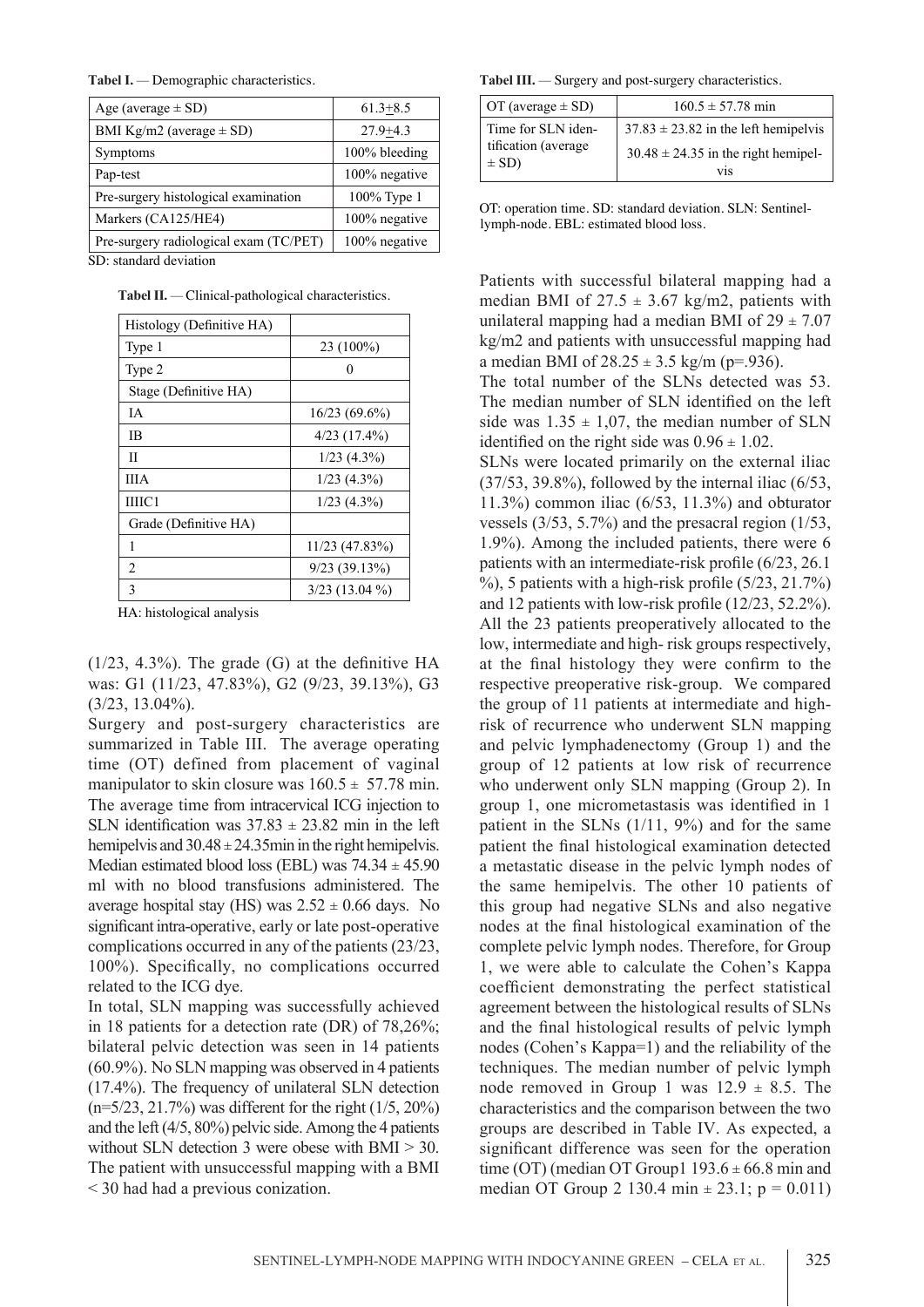**Tabel IV.** *—* Characteristics and comparison between Group 1 and Group 2.

|                                              | Group1                           | Group 2                          | p          |
|----------------------------------------------|----------------------------------|----------------------------------|------------|
| Age (average $+$ SD)                         | $62.6 \pm 8.5$                   | $60.2 + 8.8$                     | $p = .5$   |
| BMI (average $+$ SD)                         | 27.6 Kg/m <sup>2</sup> $\pm$ 4.5 | 28.3 Kg/m <sup>2</sup> $\pm$ 4.5 | $p = .75$  |
| Previous pregnancy (average $+$ SD)          | $1.4 \pm .9$                     | $1.3 \pm .9$                     | $p = .76$  |
| Previous caesarean section (average $+$ SD)  | $.5 \pm .7$                      | $.4 \pm .8$                      | $p = .9$   |
| $ASA$ (average $+ SD$ )                      | $2.5 \pm .5$                     | $2.4 + .5$                       | $p = .56$  |
| Concomitant medical diseases                 | $5/11$ (45.5%)                   | $4/12$ (33.3%)                   | $p = 57$   |
| Previous tumor                               | 1/11(9%)                         | $0/12(0\%)$                      | $p = 34$   |
| Previous abdominal laparotomy or laparoscopy | $4/11(36.4\%)$                   | 3/12(25%)                        | $p = 66$   |
| Presence of contemporaneous tumor            | 1/11(9%)                         | $0/12(0\%)$                      | $p = .34$  |
| Execution of other surgical procedures       | 3/11(27.3%)                      | 3/12(25%)                        | $p = .9$   |
| OT (average $+$ SD)                          | $193.6 \pm 66.8$ min             | $130.4 \pm 23.1$ min             | $p = .011$ |
| $HS$ (average + SD)                          | $3 \pm .6$ days                  | $2.1 \pm .3$ days                | $p = .001$ |
| $EBL$ (average $+ SD$ )                      | $86.4 \pm 32.3$ ml               | $63.3 \pm 54.7$ ml               | $p = .23$  |

SD: standard deviation. BMI: body mass index. ASA: American Society of Anesthesiologists. OT: operation time. HS: hospital stays. EBL: estimated blood loss.

and for the HS (median HS in Group 1 was  $3 \pm 0.6$ days and median HS in Group 2 was  $2.1 \pm 0.3$  min;  $p = .001$ ). No statistically significant difference was seen for blood loss (median EBL Group1 86.4  $\pm$ 32.3 ml and median EBL Group2  $63.3 \pm 54.7$  ml; p= 0.23). We also analyzed the correlation between the detection time and surgeon experience as well as the detection time and the BMI, but no significant correlations were found (Table V).

### **Discussion**

The recommendations of the European Society for Medical Oncology (ESMO), the European Society for Radiotherapy & Oncology (ESTRO) and the European Society of Gynaecological Oncology (ESGO) in 2016 and 2017 (Colombo et al., 2016; Ballester et al., 2017) reported that lymphadenectomy is not recommended in women with a low-risk of EC (Type 1 EC/stage FIGO IA/ grade 1-2). For patients with an intermediate-risk EC (Type 1 EC/stage FIGO IA/grade 3, Type 1 EC/stage FIGO IB/grade 1–2) lymphadenectomy remains an option but there is no proven benefit in terms of survival, especially for patients with FIGO IA grade 3 tumor. For patients at high risk of recurrence (Type 1 EC /stage FIGO IB/grade 3, Stage FIGO >= II, Type 2 EC), lymphadenectomy is recommended. SLN mapping has been described

**Tabel V.** *—* Detection time correlation.

for EC since 2006 (Rossi et al., 2017). The National Comprehensive Cancer Network (NCCN) guidelines stated that SLN mapping may be considered as part of the surgical staging in apparent stage I disease, adhering to a strict algorithm defined by Barlin et al. (2012). Before the SLN era, the reported rate of lymph node metastasis in low-intermediate risk patients was 5%; by adding SLN mapping to current surgical staging procedures the likelihood of detecting metastatic cancer cells in regional lymph nodes could be increased. An additional benefit of incorporating pathologic ultrastaging of SLN is the detection of micrometastasis (Khoury-Collado et al., 2011). Ballester et al. (2013) demonstrated that SLN mapping identified metastasis in 12.5% of low risk patients and 21.2% of intermediate risk patients. Buda et al. (2016) showed that SLN mapping using ICG had a higher detection rate (DR) compared to other modalities. Several trials described the use of ICG dye for SLN mapping in EC in conjunction with the Da Vinci robotic fluorescence system (Intuitive Surgical, Sunnyvale, CA) demonstrating the reliability and safety of this method (Rossi et al., 2012; Rossi et al., 2013; Holloway et al., 2012; Sinno et al., 2014; Jewell et al., 2014). Furthermore cervical ICG injection achieves a higher SLN detection rate and a similar anatomic nodal distribution as hysteroscopic endometrial injection for SLN mapping in patients with endometrial

| Variable                       | by Variable                    | Spearman $\rho$ | Prob $\geq \rho$ |
|--------------------------------|--------------------------------|-----------------|------------------|
| Detection time SLN left (min)  | Experience (days)              | .296            | .219             |
| Detection time SLN right (min) | Experience (days)              | .116            | .668             |
| BMI (Kg/m2)                    | Detection time SLN left (min)  | .347            | .146             |
| BMI (Kg/m2)                    | Detection time SLN right (min) | $-245$          | .360             |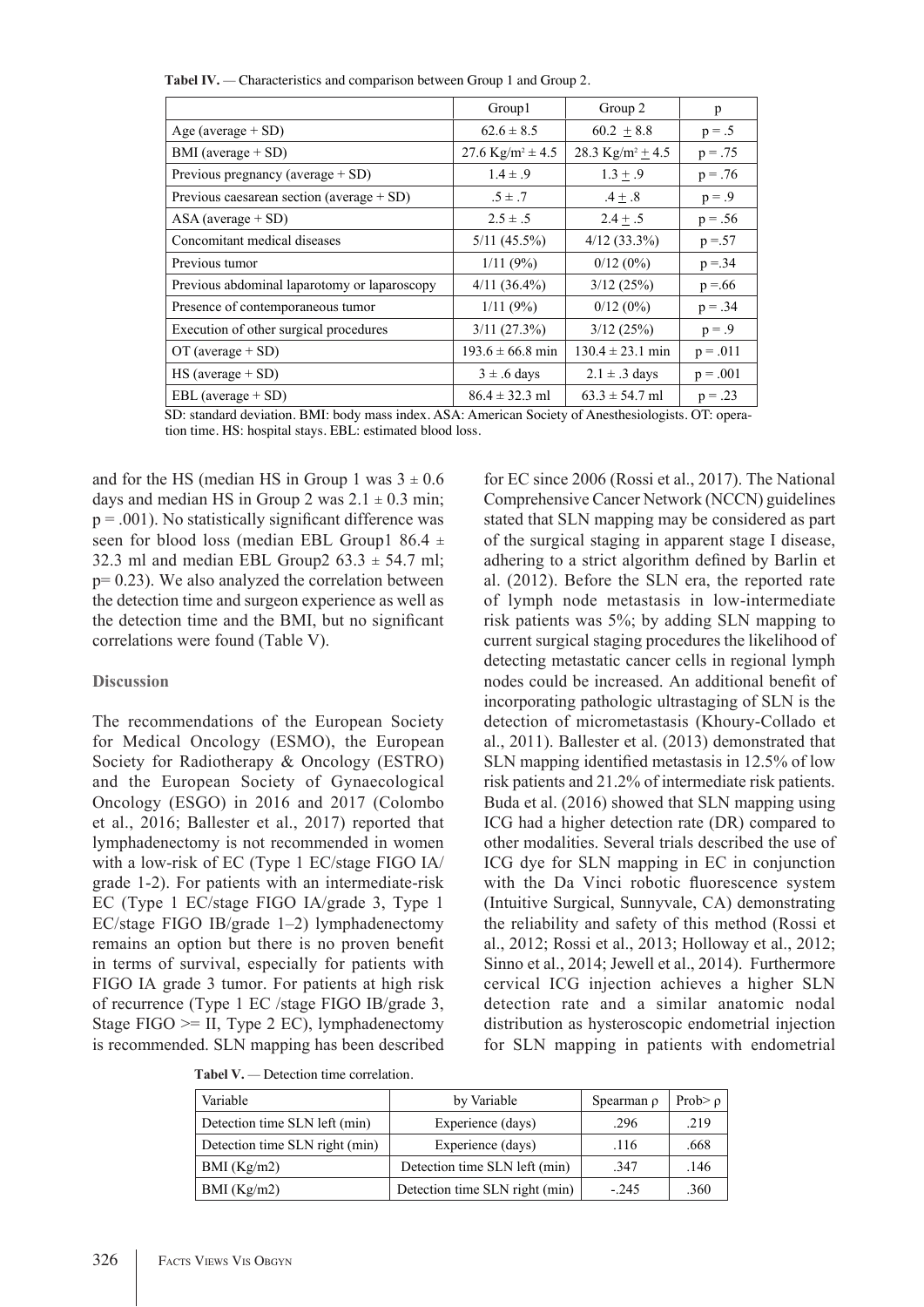cancer (Rossi et al., 2013). The use of SLN is an acceptable solution between "understaging" versus "overtreatment" of women with early stage EC. According to the most recent NCCN guidelines, a published SLN algorithm incorporating ultrastaging may be considered for the surgical staging of selected patients with apparent uterine-confined endometrial cancer (Koh et al., 2018).

Surely, the potential importance of low volume nodal metastasis detected by pathological ultrastaging of SLNs has added another important rationale for staging with this technique.

In this study we performed ICG intra-cervical injection with NIR imaging to detect the fluorescent dye during robot-assisted surgery (Buda et al., 2016; Lin et al., 2017).

Our favourable results agree with other series reported in the literature (Rossi et al., 2012; Rossi et al., 2013; Holloway et al., 2012; Sinno et al., 2014; Jewell et al., 2014), with an overall DR of 78.26% and a bilateral DR of 60.9%. We have achieved similar results to How et al. (2015) that reported 87% overall and 65% bilateral ICG DR, although our case series is smaller.

In our study we were not able to identify a correlation between obesity and detection rate. Concerning this matter statements in the literature are controversial. Some studies showed that obesity reduces ICG SLN mapping (Khoury-Collado et al., 2011; Lin et al., 2017) but a large meta-analysis showed that BMI  $\geq$  30 kg/m2 is not significantly associated with detection rates (Bodurtha et al., 2017; Corrado et al, 2018).

Regarding SLN mapping after previous conization, the majority of studies and meta-analysis regarding cervical cancer showed that conization has not been associated with a lower detection rate while a study (using radiotracer/blue dye) reported a significantly lower detection rate following conization (Buda et al., 2017).

In our limited experience, to perform the ICG cervical injection in a cervix after conization is technically more difficult and we often found widespread dye distribution in the pelvis.

In our experience the most frequent site of SLN mapping is the external iliac location. This is similar to the study of Geppert at al. (2017). In low risk patients, who do not require lymphadenectomy according to literature (Barlin et al., 2012), we performed only SLN mapping without pelvic lymphadenectomy. In Group 2 (intermediate and high risk) we performed SLN mapping with pelvic lymphadenectomy. In Group 2 we were able to demonstrate the validity and the reliability of the techniques of SLN mapping (Cohen's Kappa  $= 1$ ), because all the patients underwent pelvic lymphadenectomy.

We compared the two groups that were homogeneous for age, BMI, previous surgeries medical disease. As expected, comparing the groups, there is a significant statistically difference for the OT and the HS. We can therefore state that performing only the SLN mapping allows the patients to undergo a shorter surgery and to have a shorter HS with a consequent faster recovery. Performing SNL in our case series was not found to be associated with complications and was a manageable technique with an acceptable learning curve.

### **Conclusion**

In conclusion, relying on our results, we can confirm reproducibility of SLN mapping and effectiveness in finding metastases as well as adequate safety.

# **References**

- Ballester M, Bendifallah S, Darai E. European guidelines (ESMO-ESGO-ESTRO consensus conference) for the management of endometrial cancer. Bull Cancer (Paris). 2017;104:1032–8.
- Ballester M, Naoura I, Chereau E et al. Sentinel node biopsy upstages patients with presumed low- and intermediate-risk endometrial cancer: results of a multicenter study. Ann Surg Oncol. 2013;20:407–12.
- Barlin JN, Khoury-Collado F, Kim CH et al. The importance of applying a sentinel lymph node mapping algorithm in endometrial cancer staging: beyond removal of blue nodes. Gynecol Oncol. 2012;125:531–5.
- Bodurtha Smith AJ, Fader AN, Tanner EJ. Sentinel lymph node assessment in endometrial cancer: a systematic review and meta-analysis. Am J Obstet Gynecol. 2017;216:459-76.
- Buda A, Crivellaro C, Elisei F et al. Impact of Indocyanine Green for Sentinel Lymph Node Mapping in Early Stage Endometrial and Cervical Cancer: Comparison with Conventional Radiotracer (99m)Tc and/or Blue Dye. Ann Surg Oncol. 2016;23:2183–91.
- Buda A, Papadia A, Di Martino G et al. Real-Time Fluorescent Sentinel Lymph Node Mapping with Indocyanine Green in Women with Previous Conization Undergoing Laparoscopic Surgery for Early Invasive Cervical Cancer: Comparison with Radiotracer +/- Blue Dye. J Minim Invasive Gynecol. 2017; 25:455-60.
- Chan JK, Cheung MK, Huh WK et al. Therapeutic role of lymph node resection in endometrioid corpus cancer: a study of 12,333 patients. Cancer. 2006;107(8):1823–30.
- Colombo N, Creutzberg C, Amant F et al. ESMO-ESGO-ESTRO Consensus Conference on Endometrial Cancer: diagnosis, treatment and follow-up. Ann Oncol Off J Eur Soc Med Oncol. 2016;27:16–41.
- Corrado G, Mereu L, Bogliolo S et al. Robotic single site staging in endometrial cancer: A multi-institution study. Eur J Surg Oncol J Eur Soc Surg Oncol Br Assoc Surg Oncol. 2016;42:1506–11.
- Corrado G, Vizza E, Cela V et al. Laparoscopic versus robotic hysterectomy in obese and extremely obese patients with endometrial cancer: A multi-institutional analysis. Eur J Surg Oncol J Eur Soc Surg Oncol Br Assoc Surg Oncol. 2018;44:1935–41.